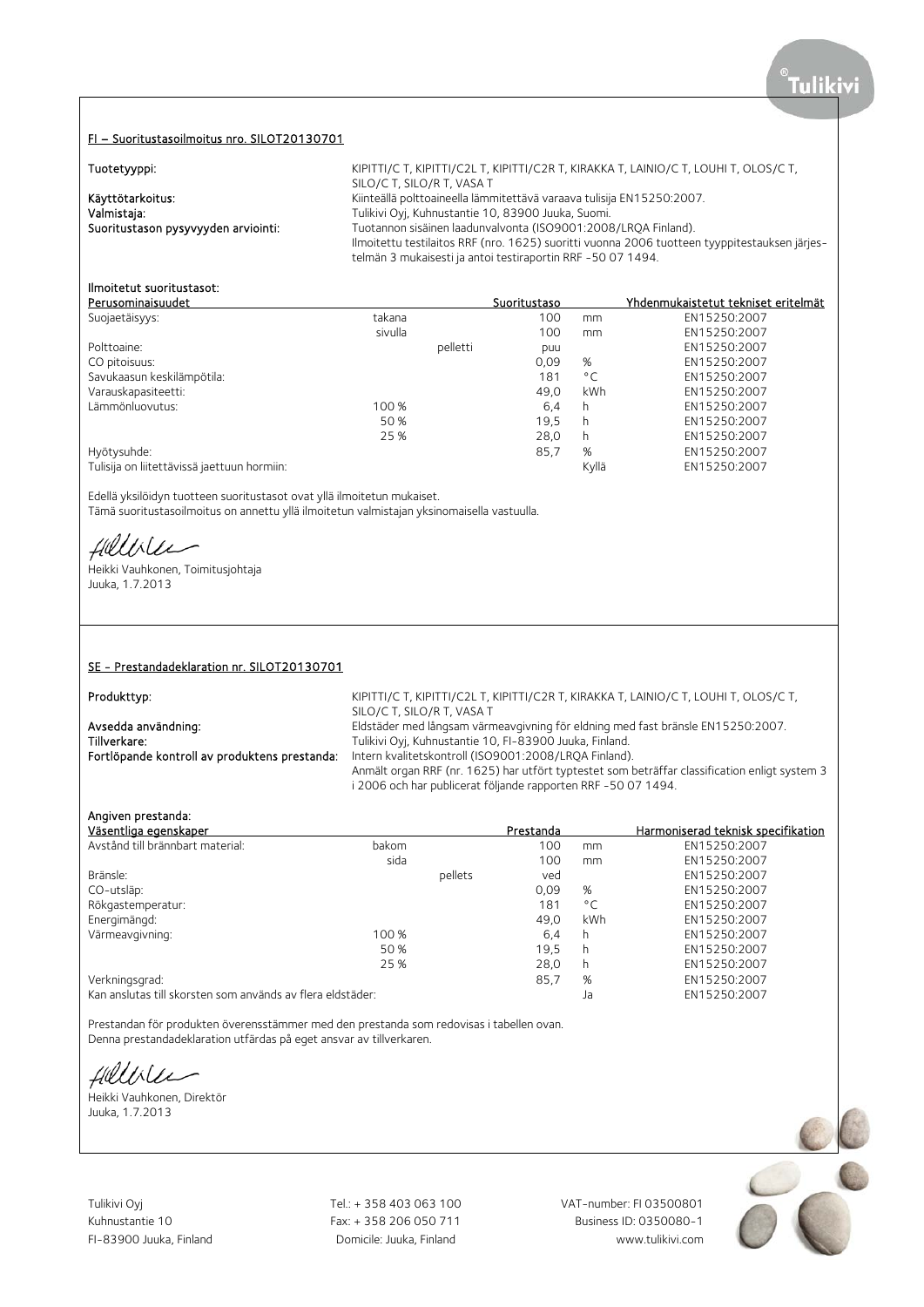### EN - Declaration of Performance nr. SILOT20130701

| Product type:                             | KIPITTI/C T, KIPITTI/C2L T, KIPITTI/C2R T, KIRAKKA T, LAINIO/C T, LOUHI T, OLOS/C T,<br>SILO/C T, SILO/R T, VASA T |
|-------------------------------------------|--------------------------------------------------------------------------------------------------------------------|
| Intended use:                             | Slow heat release appliance fired by solid fuel EN15250:2007.                                                      |
| Manufacturer:                             | Tulikivi Oyj, Kuhnustantie 10, FI-83900 Juuka, Finland.                                                            |
| Verification of constancy of performance: | Internal quality control (ISO9001:2008/LRQA Finland).                                                              |
|                                           | The notified laboratory RRF (nr. 1625) performed the determination of the product type on                          |
|                                           | the basis of type testing under system 3 in the year 2006 and issued test report RRF -50 07                        |
|                                           | 1494.                                                                                                              |

# Declared performance:

| <b>Essential Characteristics</b>                                |       |         | Performance |              | Harmonized technical specification |
|-----------------------------------------------------------------|-------|---------|-------------|--------------|------------------------------------|
| Distance to combustible materials:                              | rear  |         | 100         | mm           | EN15250:2007                       |
|                                                                 | sides |         | 100         | mm           | EN15250:2007                       |
| Fuel types:                                                     |       | pellets | firewood    |              | EN15250:2007                       |
| CO emissions:                                                   |       |         | 0,09        | %            | EN15250:2007                       |
| Max. flue gas temperature:                                      |       |         | 181         | $^{\circ}$ C | EN15250:2007                       |
| Thermal storage capacity:                                       |       |         | 49.0        | kWh          | EN15250:2007                       |
| Heat output:                                                    | 100 % |         | 6,4         | h            | EN15250:2007                       |
|                                                                 | 50 %  |         | 19.5        | h            | EN15250:2007                       |
|                                                                 | 25 %  |         | 28,0        | h            | EN15250:2007                       |
| Energy efficiency:                                              |       |         | 85,7        | %            | EN15250:2007                       |
| Connection of multiple fireplaces on shared flue pipe possible: |       |         |             | Yes          | EN15250:2007                       |

The performance of the product is in conformity with the above declared performance. This declaration of performance is issued under the sole responsibility of the manufacturer.

Hillble

Heikki Vauhkonen, Managing Director Juuka, 1.7.2013

### DE – Leistungserklärung Nr. SILOT20130701

Produkttyp: Example 2015 ACCORDING THE REPORT OF STATISTIC TRACK TO A KIRITTI/C2R T, KIRAKKA T, LAINIO/C T, LOUHI T, OLOS/C T, SILO/C T, SILO/R T, VASA T Vorgesehener Verwendungszweck: Speicherfeuerstätte für feste Brennstoffe EN15250:2007.<br>Tulikivi Ovi. Kuhnustantie 10. Fl-83900 Juuka. Finnland. Hersteller: Tulikivi Oyj, Kuhnustantie 10, FI-83900 Juuka, Finnland.<br>
Überprüfung der Leistungsbeständigkeit: Thterne Qualitätskontrolle (ISO9001:2008/LRQA Finnlar Interne Qualitätskontrolle (ISO9001:2008/LRQA Finnland). Die notifizierte Stelle RRF (Nr. 1625) hat die Typprüfung nach dem System 3 im Jahr 2006 durchgeführt und folgenden Testreport ausgestellt: RRF -50 07 1494.

### Erklärte Leistung:

| Wesentliche Merkmale                                       |          |         | Leistung  |              | Harmonisierte technische Spezifikation |
|------------------------------------------------------------|----------|---------|-----------|--------------|----------------------------------------|
| Abstand zu brennbaren Bauteilen:                           | hinten   |         | 100       | mm           | EN15250:2007                           |
|                                                            | seitlich |         | 100       | mm           | EN15250:2007                           |
| Brennstoff:                                                |          | Pellets | Brennholz |              | EN15250:2007                           |
| CO Emissionen:                                             |          |         | 0,09      | %            | EN15250:2007                           |
| Abgastemperatur:                                           |          |         | 181       | $^{\circ}$ C | EN15250:2007                           |
| Gespeicherte Energie:                                      |          |         | 49.0      | kWh          | EN15250:2007                           |
| Wärmeabgabe:                                               | 100 %    |         | 6,4       | h            | EN15250:2007                           |
|                                                            | 50 %     |         | 19,5      | h            | EN15250:2007                           |
|                                                            | 25 %     |         | 28.0      | h            | EN15250:2007                           |
| Wirkungsgrad:                                              |          |         | 85.7      | %            | EN15250:2007                           |
| Für Mehrfachbelegung auf gemeinsamen Schornstein geeignet: |          |         |           | Ja           | EN15250:2007                           |

Die Leistung des Produkts entspricht der oben erklärten Leistung. Verantwortlich für die Erstellung dieser Leistungserklärung ist allein der Hersteller.

Hillble

Heikki Vauhkonen, Geschäftsleiter Juuka, 1.7.2013



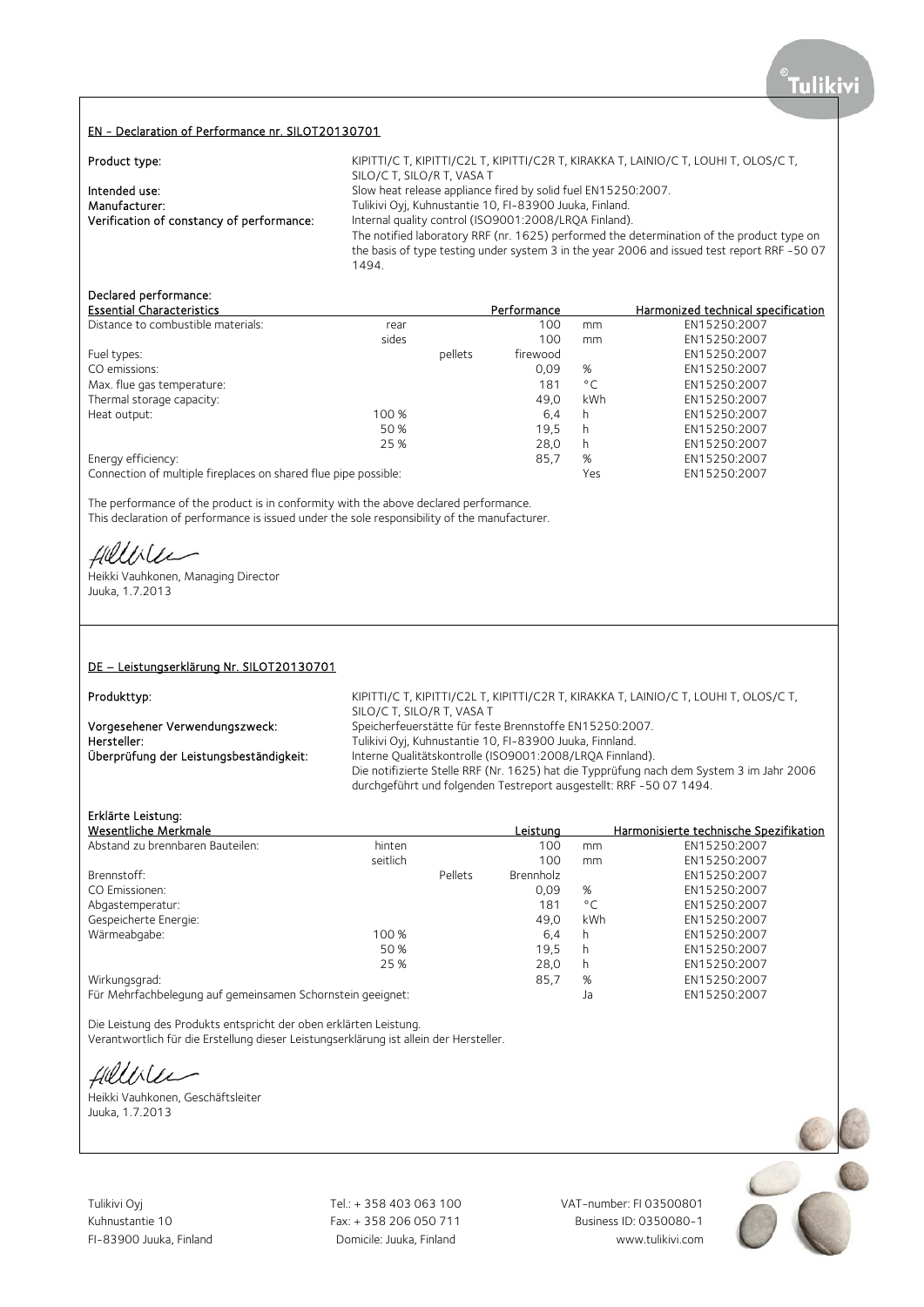### FR - Déclaration des performances no. SILOT20130701

| Type de produit:                             | KIPITTI/C T, KIPITTI/C2L T, KIPITTI/C2R T, KIRAKKA T, LAINIO/C T, LOUHI T, OLOS/C T,           |
|----------------------------------------------|------------------------------------------------------------------------------------------------|
|                                              | SILO/C T, SILO/R T, VASA T                                                                     |
| Usage prévu:                                 | Poêle-cheminée à accumulation de chaleur faisant appel à un combustible EN15250:2007.          |
| Fabricant:                                   | Tulikivi Oyj, Kuhnustantie 10, FI-83900 Juuka, Finlande.                                       |
| Evaluation de la stabilité des performances: | Contrôle de qualité interne (ISO9001:2008/LROA Finlande).                                      |
|                                              | Le laboratoire d'essais notifié RRF (no. 1625) a effectué la détermination du produit type sur |
|                                              | la base d'essais de type système 3 en 2006 et a issu le rapport de test RRF -50 07 1494.       |

## Performances déclarées:

| Caractéristiques essentielles                   |         |          | Performances |              | Spécifications techniques harmonisées |
|-------------------------------------------------|---------|----------|--------------|--------------|---------------------------------------|
| Distance aux éléments structurels inflammables: | arrière |          | 100          | mm           | EN15250:2007                          |
|                                                 | côtés   |          | 100          | mm           | EN15250:2007                          |
| Combustible:                                    |         | granulés | bois         |              | EN15250:2007                          |
| Émissions de CO:                                |         |          | 0.09         | %            | EN15250:2007                          |
| Température des gaz évacués:                    |         |          | 181          | $^{\circ}$ C | EN15250:2007                          |
| Energie stockée:                                |         |          | 49,0         | kWh          | EN15250:2007                          |
| Restitution thermique:                          | 100 %   |          | 6,4          | h            | EN15250:2007                          |
|                                                 | 50 %    |          | 19.5         | h            | EN15250:2007                          |
|                                                 | 25 %    |          | 28.0         | h            | EN15250:2007                          |
| Rendement:                                      |         |          | 85,7         | %            | EN15250:2007                          |
|                                                 |         |          |              |              |                                       |

Raccordement possible à une cheminée s'utilisant pour plusieurs appareils de chauffage: Oui EN15250:2007

Les performances du produit sont conformes aux performances déclarées indiquées en haut. La présente déclaration des performances est établie sous la seule responsabilité du fabricant.

fillirler

Heikki Vauhkonen, Directeur Général Juuka, 1.7.2013

### NL - Prestatieverklaring nr. SILOT20130701

Producttype:

KIPITTI/C T, KIPITTI/C2L T, KIPITTI/C2R T, KIRAKKA T, LAINIO/C T, LOUHI T, OLOS/C T, SILO/C T, SILO/R T, VASA T Beoogd gebruik: <br>Accumulerende toestelle gestookt met vaste brandstof EN15250:2007.<br>Fabrikant: Tulikivi Ovi. Kuhnustantie 10. FI-83900 Juuka. Finland. Fabrikant: Tulikivi Oyj, Kuhnustantie 10, FI-83900 Juuka, Finland.<br>1. Tulikivi Oyj, Kuhnustantie 10, FI-83900 Juuka, Finland. Verificatie van de prestatiebestendigheid: Interne Interne kwaliteitscontrole (ISO9001:2008/LRQA Finland). De genotificeerde testlaboratorium RRF (nr. 1625) heeft de typetest uitgevoerd op basis van testen uitgevoerd volgens systeem 3 in 2006 met testverslag RRF -50 07 1494 als resultaat.

### Aangegeven prestatie:

| Essentiële kenmerken                    |            |         | Prestaties |              | Geharmoniseerde technische specificatie |
|-----------------------------------------|------------|---------|------------|--------------|-----------------------------------------|
| Afstand tot brandbare constructiedelen: | achterkant |         | 100        | mm           | EN15250:2007                            |
|                                         | zijkant    |         | 100        | mm           | EN15250:2007                            |
| Brandstof:                              |            | pellets | hout       |              | EN15250:2007                            |
| CO-emissies:                            |            |         | 0.09       | %            | EN15250:2007                            |
| Rookgastemperatuur:                     |            |         | 181        | $^{\circ}$ C | EN15250:2007                            |
| Hoeveelheid energie:                    |            |         | 49,0       | kWh          | EN15250:2007                            |
| Warmteafgifte:                          | 100 %      |         | 6.4        | h            | EN15250:2007                            |
|                                         | 50 %       |         | 19.5       | h            | EN15250:2007                            |
|                                         | 25 %       |         | 28.0       | h            | EN15250:2007                            |
| Rendement:                              |            |         | 85,7       | %            | EN15250:2007                            |
|                                         |            |         |            |              |                                         |

Kan worden aangesloten op een door meerdere verwarmingstoestellen gebruikt rookkanaal: Ja EN15250:2007

De prestaties van het product voldoen aan de hierboven vermelde prestatieverklaringen. Deze prestatieverklaring is verstrekt onder de exclusieve verantwoordelijkheid van de fabrikant.

Helliler

Heikki Vauhkonen, Directeur Juuka, 1.7.2013

Tulikivi Oyj Tel.: + 358 403 063 100 VAT-number: FI 03500801

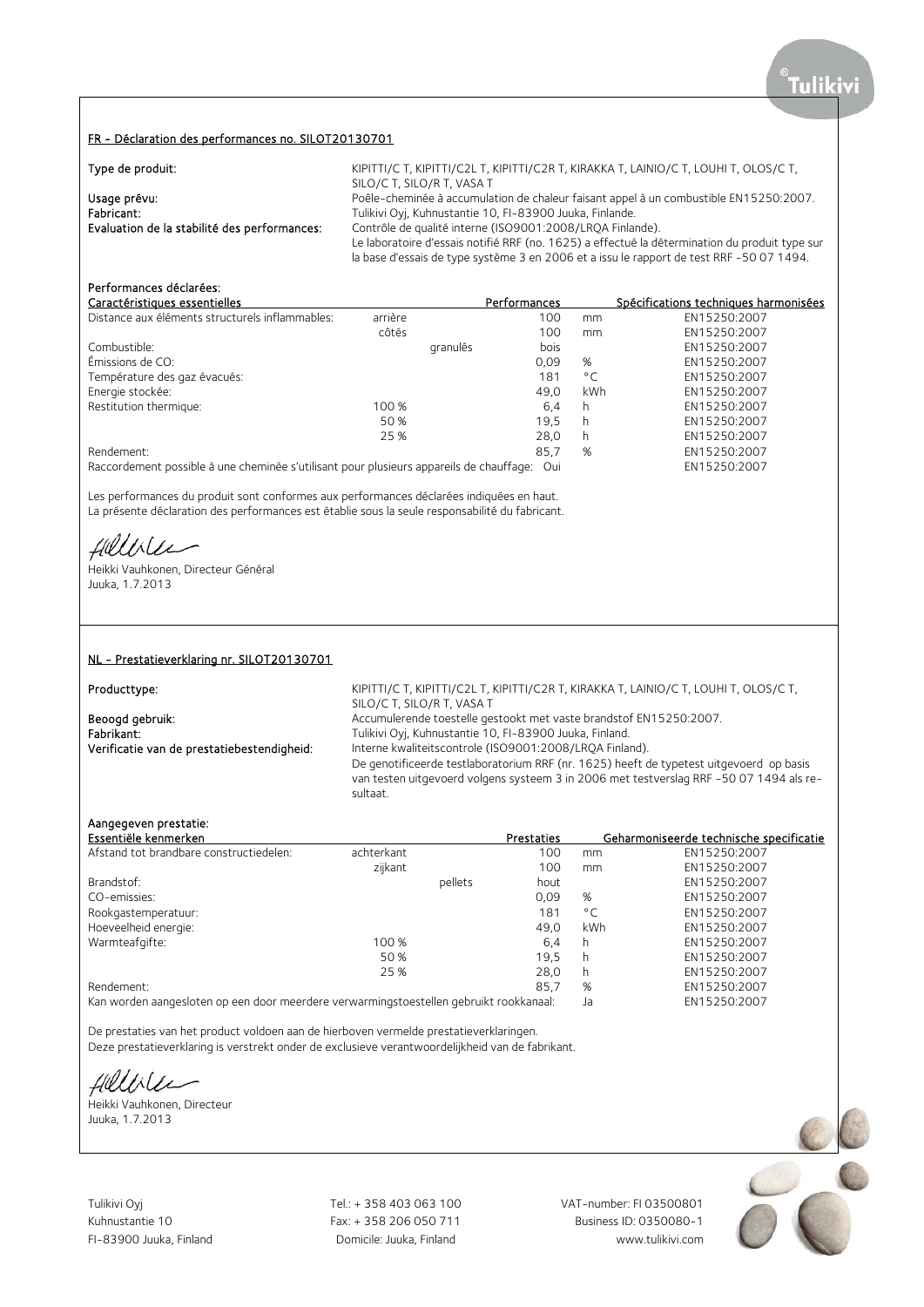### IT - Dichiarazione di prestazione nro. SILOT20130701

| Prodotto - tipo:                                | KIPITTI/C T, KIPITTI/C2L T, KIPITTI/C2R T, KIRAKKA T, LAINIO/C T, LOUHI T, OLOS/C T,           |
|-------------------------------------------------|------------------------------------------------------------------------------------------------|
|                                                 | SILO/C T, SILO/R T, VASA T                                                                     |
| Uso previsto:                                   | Apparecchi domestici a lento rilascio di calore alimentati a combustibili EN15250:2007.        |
| Fabbricante:                                    | Tulikivi Oyj, Kuhnustantie 10, FI-83900 Juuka, Finlandia.                                      |
| Verificazione della costanza della prestazione: | Controllo di qualità interno (ISO9001:2008/LROA Finlandia).                                    |
|                                                 | L'organismo notificato RRF (nro. 1625) ha effettuato le prove di tipo secondo il sistema 3 nel |
|                                                 | 2006 e ha rilasciato la sequente rapporto di prova: RRF -50 07 1494.                           |

## Prestazione dichiarata:

| Caratteristiche essenziali                                                                      |       |         | Prestazione |              | Documento di riferimento |
|-------------------------------------------------------------------------------------------------|-------|---------|-------------|--------------|--------------------------|
| Distanza dei materiali infiammabili:                                                            | retro |         | 100         | mm           | EN15250:2007             |
|                                                                                                 | lato  |         | 100         | mm           | EN15250:2007             |
| Combustibile:                                                                                   |       | pellets | legna       |              | EN15250:2007             |
| Emissioni CO:                                                                                   |       |         | 0.09        | %            | EN15250:2007             |
| Temperatura dei gas in uscita:                                                                  |       |         | 181         | $^{\circ}$ C | EN15250:2007             |
| Energia accumulata:                                                                             |       |         | 49.0        | kWh          | EN15250:2007             |
| Rilascio del calore:                                                                            | 100%  |         | 6,4         | h            | EN15250:2007             |
|                                                                                                 | 50%   |         | 19.5        | h.           | EN15250:2007             |
|                                                                                                 | 25%   |         | 28.0        | h            | EN15250:2007             |
| Rendimento:                                                                                     |       |         | 85,7        | %            | EN15250:2007             |
| Adatta per essere collegata a una canna fumaria utilizzata da vari apparecchi di riscaldamento: |       |         |             | Si           | EN15250:2007             |

La prestazione del prodotto conforme alla prestazione dichiarata sopra. Si rilascia la presente dichiarazione di prestazione sotto la responsabilità esclusiva del fabbricante.

fillile

Heikki Vauhkonen, Direttore Juuka, 1.7.2013

### ET - Toimivusdeklaratsioon nr. SILOT20130701

Tootetüüp: Electromagnetic Material Control of KIPITTI/C T, KIPITTI/C2L T, KIRITTI/C2R T, KIRAKKA T, LAINIO/C T, LOUHI T, OLOS/C T, SILO/C T, SILO/R T, VASA T Ettenähtud kasutusotstarve: Tahke kütusega köetav soojustsalvestav küttekolle EN15250:2007.<br>Tootia: Tulikivi Ovi. Kuhnustantie 10. FI-83900 Juuka. Soome. Tootja: Tulikivi Oyj, Kuhnustantie 10, FI-83900 Juuka, Soome. Sisemine kvaliteedikontroll (ISO9001:2008/LRQA Soome). Teavitatud asutus RRF (nr. 1625) on juhatanud tüübihindamine pärast süsteemi 3 aastal 2006 a on välja andnud järgmise testraporti RRF -50 07 1494.

## Deklareeritud toimivus:

| Põhiomadused                                                         |                | <b>Toimivus</b> |              | Ühtlustatud tehniline kirjeldus |
|----------------------------------------------------------------------|----------------|-----------------|--------------|---------------------------------|
| Kaugus põlevast materjalist konstruktsioonidest:                     | taga           | 100             | mm           | EN15250:2007                    |
|                                                                      | kõrval         | 100             | mm           | EN15250:2007                    |
| Kütus:                                                               | puidugraanulid | puu             |              | EN15250:2007                    |
| Põlemissaaduste CO sisaldus:                                         |                | 0.09            | %            | EN15250:2007                    |
| Väljuva gaasi temperatuur:                                           |                | 181             | $^{\circ}$ C | EN15250:2007                    |
| Salvestatud energiahulk:                                             |                | 49.0            | kWh          | EN15250:2007                    |
| Soojuse eraldumine:                                                  | 100%           | 6,4             | h            | EN15250:2007                    |
|                                                                      | 50%            | 19,5            | h            | EN15250:2007                    |
|                                                                      | 25%            | 28,0            | h            | EN15250:2007                    |
| Kasutegur:                                                           |                | 85.7            | %            | EN15250:2007                    |
| Sobib ühendamiseks mitme küttekolde poolt kasutatava korstnalõõriga: |                |                 | Ja           | EN15250:2007                    |

Toote toimivus on kooskõlas ülalosutatud deklareeritud toimivusega. Käesolev toimivusdeklaratsioon on välja antud tootja ainuvastutusel.

Hillbler

Heikki Vauhkonen, Tegevdirektor Juuka, 1.7.2013

Tulikivi Oyj Tel.: + 358 403 063 100 VAT-number: FI 03500801

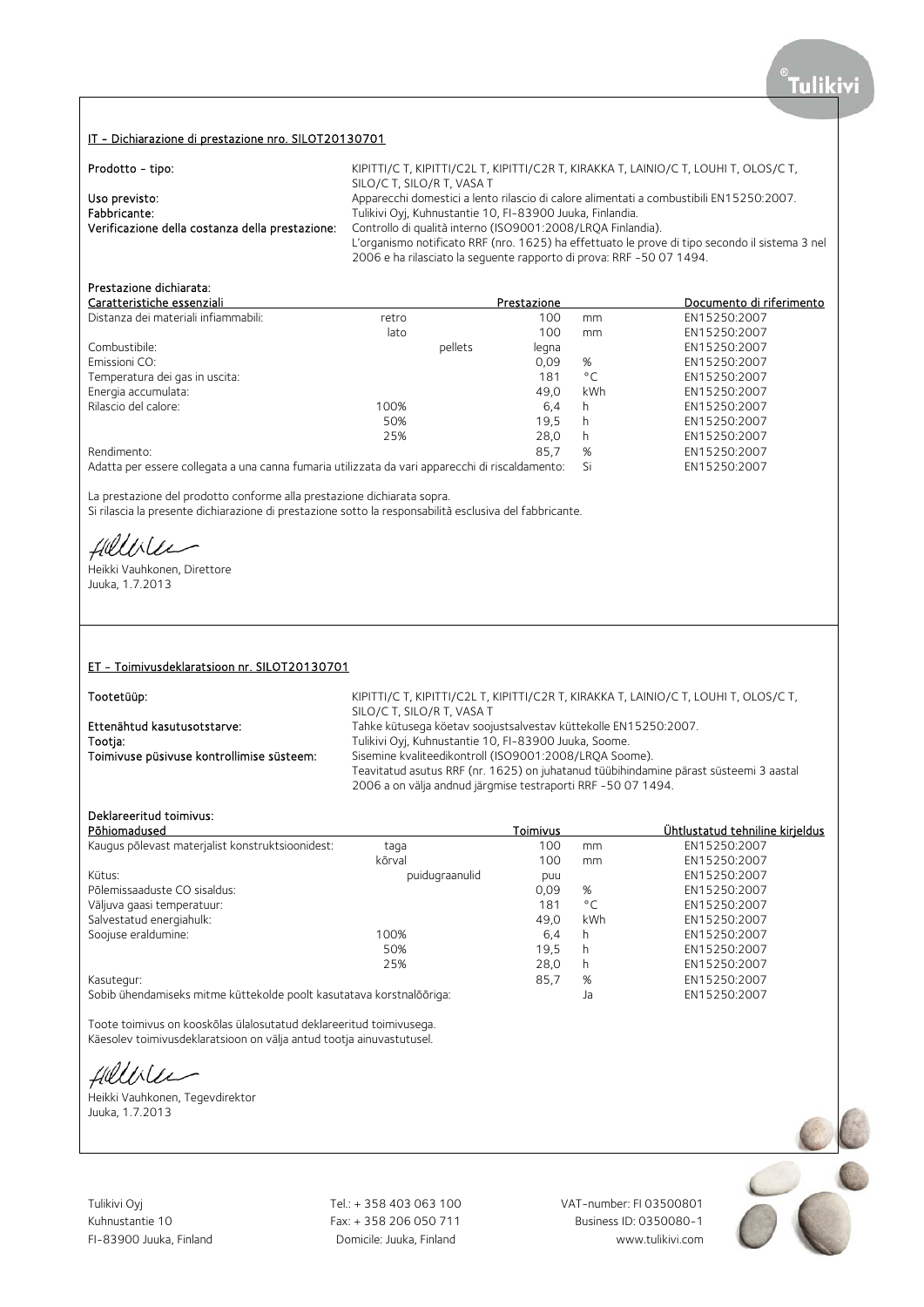### LT - Eksploatacinių savybių deklaraciją nr. SILOT20130701

| Produkto tipas: | KIPITTI/C T, KIPITTI/C2L T, KIPITTI/C2R T, KIRAKKA T, LAINIO/C T, LOUHI T, OLOS/C T,                    |
|-----------------|---------------------------------------------------------------------------------------------------------|
|                 | SILO/C T, SILO/R T, VASA T                                                                              |
| Paskirtis:      | Lėtai šilumą išskiriantys kietuoju kuru kūrenami buitiniai šildytuvai EN15250:2007.                     |
| Gamintojas:     | Tulikivi Oyj, Kuhnustantie 10, FI-83900 Juuka, Suomija.                                                 |
|                 | Nuolatinis eksploatacinių savybių sertifikavimas: Vidaus kokybės kontrolės (ISO9001:2008/LRQA Suomija). |
|                 | Notifikuotoji sertifikavimo įstaiga RRF (nr. 1625) atliko testą pagal sistemą 3 metais 2006 ir          |
|                 | išdavė sertifikatą RRF -50 07 1494.                                                                     |

## Deklaruojamos eksploatacinės savybės:

| Svarbiausios charakteristikos                         | Eksploatacinės savybės |          |        | Darnioji techninė specifikacija |              |
|-------------------------------------------------------|------------------------|----------|--------|---------------------------------|--------------|
| Atstumas iki degiųjų medžiagų:                        | nuo galinės sienelės   |          | 100    | mm                              | EN15250:2007 |
|                                                       | iš šono                |          | 100    | mm                              | EN15250:2007 |
| Kuro rūšis:                                           |                        | granulės | malkos |                                 | EN15250:2007 |
| Emisija CO:                                           |                        |          | 0.09   | %                               | EN15250:2007 |
| Išmetamų dujų į dūmtraukį temperatūra:                |                        |          | 181    | $^{\circ}$ C                    | EN15250:2007 |
| Kaupiamoji energija:                                  |                        |          | 49.0   | kWh                             | EN15250:2007 |
| Šildymo galingumas:                                   | 100 %                  |          | 6,4    | h                               | EN15250:2007 |
|                                                       | 50 %                   |          | 19.5   | h                               | EN15250:2007 |
|                                                       | 25 %                   |          | 28.0   | h                               | EN15250:2007 |
| Naudingumo koeficientas:                              |                        |          | 85,7   | %                               | EN15250:2007 |
| Keletos krosnių pajungimas į vieną dūmtraukį-galimas: |                        |          |        | Taip                            | EN15250:2007 |

Produkto eksploatacinės savybės atitinka deklaruotas eksploatacines savybes. Ši eksploatacinių savybių deklaracija išduota tik nurodyto gamintojo atsakomybe.

fillise

Heikki Vauhkonen, Generalinis Direktorius Juuka, 1.7.2013

### LV – Veiktspējas deklarācija nr. SILOT20130701

Produkta veids:

KIPITTI/C T, KIPITTI/C2L T, KIPITTI/C2R T, KIRAKKA T, LAINIO/C T, LOUHI T, OLOS/C T, SILO/C T, SILO/R T, VASA T Lietošanas veids: Cietā kurināmā sildiekārtas ar lēnu siltumatdevi EN15250:2007. Ražotājs: versions antistantie 10, FI-83900 Juuka, Somija. Veiktspējas snieguma pārbaude: Iekšēja kvalitātes pārbaude (ISO9001:2008/LRQA Somija). Paziņotā (notificētā) institūcija RRF (nr. 1625) veica produkta tipa noteikšanu balstoties uz produkta 3. sistēmas tipa testiem 2006 gadā un tika izdots testēšanas pārskats RRF -50 07 1494.

### Tehniskie rādītāji:

| Galvenie veiktspējas rādītāji                            |               |          | Veiktspēja     |              | Kopējā tehniskā specifkācija |
|----------------------------------------------------------|---------------|----------|----------------|--------------|------------------------------|
| Attālums līdz degošiem materiāliem:                      | no aizmugures |          | 100            | mm           | EN15250:2007                 |
|                                                          | no sāniem     |          | 100            | mm           | EN15250:2007                 |
| Kurināmā veidi:                                          |               | granulas | malkas pagales |              | EN15250:2007                 |
| CO emisija:                                              |               |          | 0.09           | %            | EN15250:2007                 |
| Izplūdes gāzu temperatūra:                               |               |          | 181            | $^{\circ}$ C | EN15250:2007                 |
| Energoietilpība:                                         |               |          | 49.0           | kWh          | EN15250:2007                 |
| Siltuma jauda:                                           | 100 %         |          | 6,4            | h            | EN15250:2007                 |
|                                                          | 50%           |          | 19,5           | h            | EN15250:2007                 |
|                                                          | 25 %          |          | 28,0           | h            | EN15250:2007                 |
| Lietderības koeficients:                                 |               |          | 85,7           | %            | EN15250:2007                 |
| Ir iespēja pievienot vairākus kamīnus pie viena dūmvada: |               |          |                | Jā           | EN15250:2007                 |

Produkta veiktspēja atbilst augstāk minētajiem rādītājiem. Par šīs veiktspējas deklarācijas izsniegšanu pilnībā atbild ražotājs.

Hilliler

Heikki Vauhkonen, Ģenerāldirektors Juuka, 1.7.2013

Tulikivi Oyj Tel.: + 358 403 063 100 VAT-number: FI 03500801

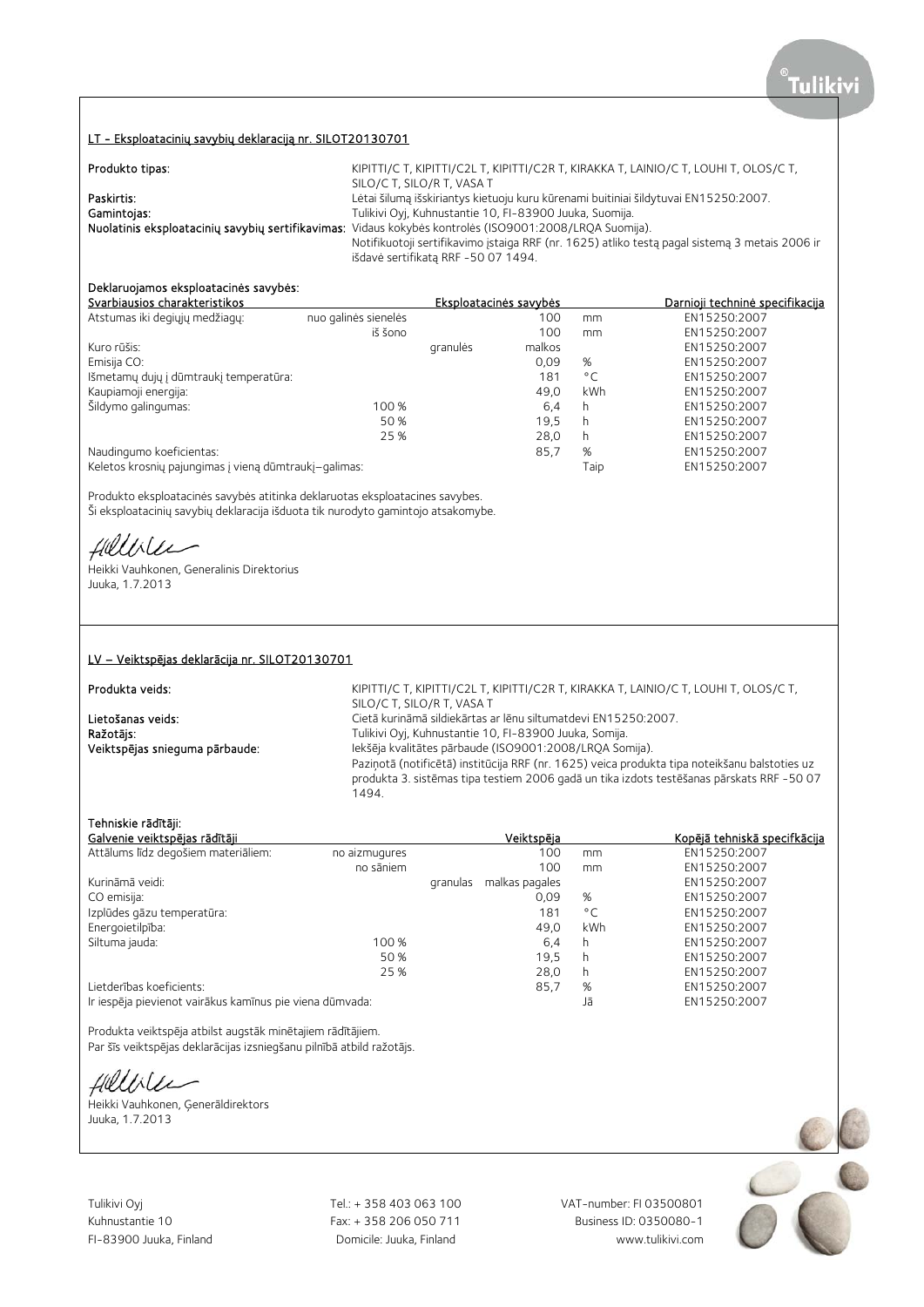### SI - Izjava o zmogljivosti nr. SILOT20130701

| Tip proizvoda:      | KIPITTI/C T, KIPITTI/C2L T, KIPITTI/C2R T, KIRAKKA T, LAINIO/C T, LOUHI T, OLOS/C T,                    |
|---------------------|---------------------------------------------------------------------------------------------------------|
|                     | SILO/C T, SILO/R T, VASA T                                                                              |
| Predvidena uporaba: | Naprave na trdna goriva, ki počasi oddajajo toploto EN15250:2007.                                       |
| Proizvajalec:       | Tulikivi Oyj, Kuhnustantie 10, FI-83900 Juuka, Finska.                                                  |
|                     | Potrdilo o nespremenljivosti lastnosti proizvoda: Notranji nadzor kakovosti (ISO9001:2008/LRQA Finska). |
|                     | Pooblaščen laboratorij RRF (nr. 1625) je na podlagi preizkušanja tipa po sistemu 3 v letu               |
|                     | 2006 izvedel in izdal potrdilo o preizkusu RRF -50 07 1494.                                             |

## Izjava učinkovitosti

| Bistvene značilnosti                           |            |             | Učinkovitost |              | <u>Usklaiena tehnična specifikacija</u> |
|------------------------------------------------|------------|-------------|--------------|--------------|-----------------------------------------|
| Odmik od vnetljivih materialov:                | zadaj      |             | 100          | mm           | EN15250:2007                            |
|                                                | ob straneh |             | 100          | mm           | EN15250:2007                            |
| Vrsta goriva:                                  |            | Isni peleti | les          |              | EN15250:2007                            |
| Emisija CO:                                    |            |             | 0.09         | %            | EN15250:2007                            |
| Temperatura plinov:                            |            |             | 181          | $^{\circ}$ C | EN15250:2007                            |
| Akumulirana toplota:                           |            |             | 49.0         | <b>kWh</b>   | EN15250:2007                            |
| Oddana toplotna moč:                           | 100 %      |             | 6,4          | h            | EN15250:2007                            |
|                                                | 50 %       |             | 19,5         | h            | EN15250:2007                            |
|                                                | 25 %       |             | 28.0         | h            | EN15250:2007                            |
| Izkoristek:                                    |            |             | 85,7         | %            | EN15250:2007                            |
| Možen priklop več kaminov na skupno dimno cev: |            |             |              | Da           | EN15250:2007                            |

Delovanje izdelka je v skladu z zgoraj navedenimi lastnostmi. Izjava o zmogljivosti je izdana na odgovornost proizvajalca.

Hillble

Heikki Vauhkonen, Managing Director Juuka, 1.7.2013

### SK - Deklarácia výkonu nr. SILOT20130701

Typ produktu: KIPITTI/C T, KIPITTI/C2L T, KIPITTI/C2R T, KIRAKKA T, LAINIO/C T, LOUHI T, OLOS/C T, SILO/C T, SILO/R T, VASA T **Použitie:** Spotrebiče pomaly uvoľňujúce teplo spaľujúce tuhé palivo EN15250:2007.<br>
Výrobca: Spotrebiče pro Tulikivi Ovi, Kuhnustantie 10, FI-83900 Juuka, Fínsko. Výrobca: Tulikivi Oyj, Kuhnustantie 10, FI-83900 Juuka, Fínsko. Interná kontrola kvality (ISO9001:2008/LRQA Fínsko). Notifikované laboratórium RRF (nr. 1625) vykonalo určenie typu výrobku na základe skúšky typu podľa systému 3 v roku 2006 a vydalo skúšobnú správu RRF -50 07 1494.

### Deklarované vlastnosti:

| Základné vlastnosti                                          |        |        | Výkon |              | Harmonizovaná technická špecifikácia |
|--------------------------------------------------------------|--------|--------|-------|--------------|--------------------------------------|
| Vzdialenosť od horľavých povrchov:                           | vzadu  |        | 100   | mm           | EN15250:2007                         |
|                                                              | z boku |        | 100   | mm           | EN15250:2007                         |
| Typy paliva:                                                 |        | pelety | drevo |              | EN15250:2007                         |
| CO emisie:                                                   |        |        | 0,09  | %            | EN15250:2007                         |
| Teplota spalín na výstupe:                                   |        |        | 181   | $^{\circ}$ C | EN15250:2007                         |
| Akumulovaná energia:                                         |        |        | 49.0  | kWh          | EN15250:2007                         |
| Dĺžka tepelného výkonu:                                      | 100 %  |        | 6,4   | h            | EN15250:2007                         |
|                                                              | 50 %   |        | 19.5  | h            | EN15250:2007                         |
|                                                              | 25 %   |        | 28,0  | h            | EN15250:2007                         |
| Účinnosť:                                                    |        |        | 85,7  | %            | EN15250:2007                         |
| Možnosť pripojenia viacerých spotrebičov na komínové teleso: |        |        |       | Ano          | EN15250:2007                         |

Vlastnosti produktu sú v súlade s vyššie uvedenými vlastnosťami.

Toto vyhlásenie o vlastnostiach je vydané s výhradnou zodpovednosťou výrobcu.

fillble

Heikki Vauhkonen, Generálny Riaditeľ Juuka, 1.7.2013

Tulikivi Oyj Tel.: + 358 403 063 100 VAT-number: FI 03500801